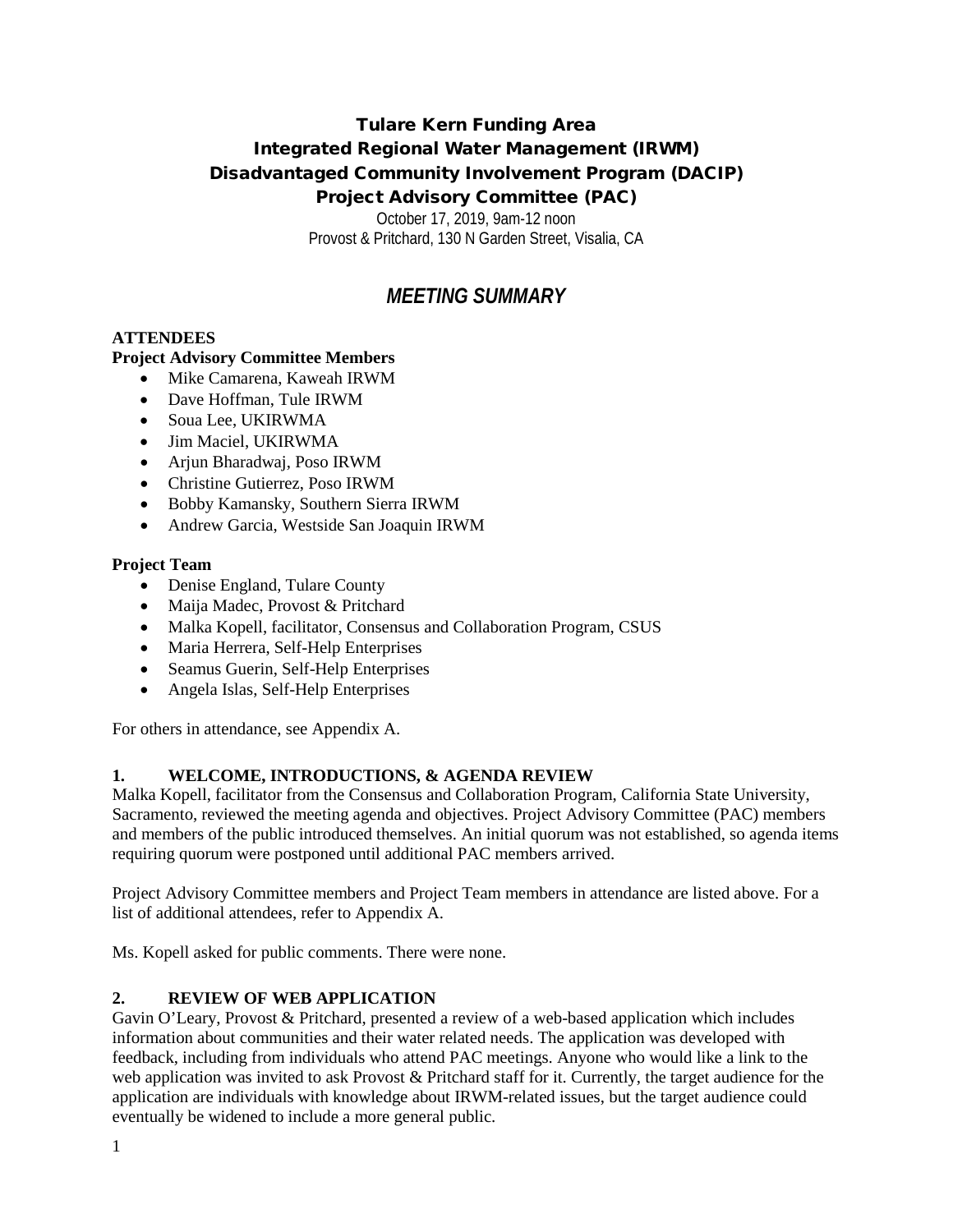Groundwater Ambient Monitoring and Assessment data is updated monthly in the application. The newest feature of the application is a community needs ranking. A participant said that it would be helpful to have additional information about how the community needs ranking is scored. Another participant asked whether additional information beyond needs, for example existing project information, could be added. Maija Madec, Provost & Pritchard, said that there had been discussion about adding case studies.

#### **3. UPDATE ON WORKING GROUP FOR COMMUNITIES NOT COVERED BY IRWM REGIONS**

Maria Herrera, Self-Help Enterprises, presented an update on establishment of a working group to address communities not covered by the existing boundaries of the IRWM regions. Some PAC members have expressed interest in serving on the working group. Although the boundaries of some IRWM regions have changed, there are still some communities that are not covered. Ms. Herrera noted that she has a map showing the areas covered and not covered. Most of the communities not covered by the IRWM regions are located in Kings and Fresno counties.

Ms. Herrera said that additional members are needed for the workgroup. Workgroup participation includes a commitment to three meetings. Soua Lee, Jim Maciel, and Rebecca Berg (Civic Spark) expressed interest in participating in the working group. Andrew Garcia noted that some communities in Westside are now included in the Westside San Joaquin region.

A participant said that the PAC should suggest options to DWR for how these areas should be addressed in future IRWM guidelines.

#### **4. UPDATE ON SEPTIC SYSTEM SURVEY PLAN AND PROPOSED LOCATIONS**

Ms. Herrera presented an update on the plan for conducting the septic system survey and proposed locations. Self-Help Enterprises identified communities that may need to participate. The State Water Resources Control Board has funding available for nonprofits to support individual households in correcting septic systems.

Ms. Herrera asked for feedback about other communities to consider including. A participant suggested including Monson; Ms. Herrera noted that it had been included in a previous survey about five years ago. Another participant asked to provide feedback after the meeting; Ms. Herrera said that participants could provide feedback within a couple of weeks following the meeting.

#### **5. QUICK REVIEW OF SCORING GUIDELINES AND SELECTION PROCESS (FOR THE REGIONAL POT OF FUNDING)**

A quick review was given of the scoring guidelines and selection process for the regional pot of funding, which were reviewed in more depth during the August 2019 PAC meeting. The Scoring Committee scored each of the applications ahead of the PAC meeting. Based in part on these scores, as well as revised scores developed after the applications were presented in the meeting and further discussion, the Scoring Committee would make a recommendation to the PAC regarding which projects to fund and at what level. The PAC would then make the final funding decisions, including deciding whether or not to follow the recommendation provided by the Scoring Committee. The regional pot had \$93,400 of available funding.

#### **6. PRESENT THREE APPLICATIONS FOR REGIONAL POT OF FUNDING**

Representatives from each IRWM region requesting funding from the regional pot presented their proposals. Participants were given an option to ask question following each presentation.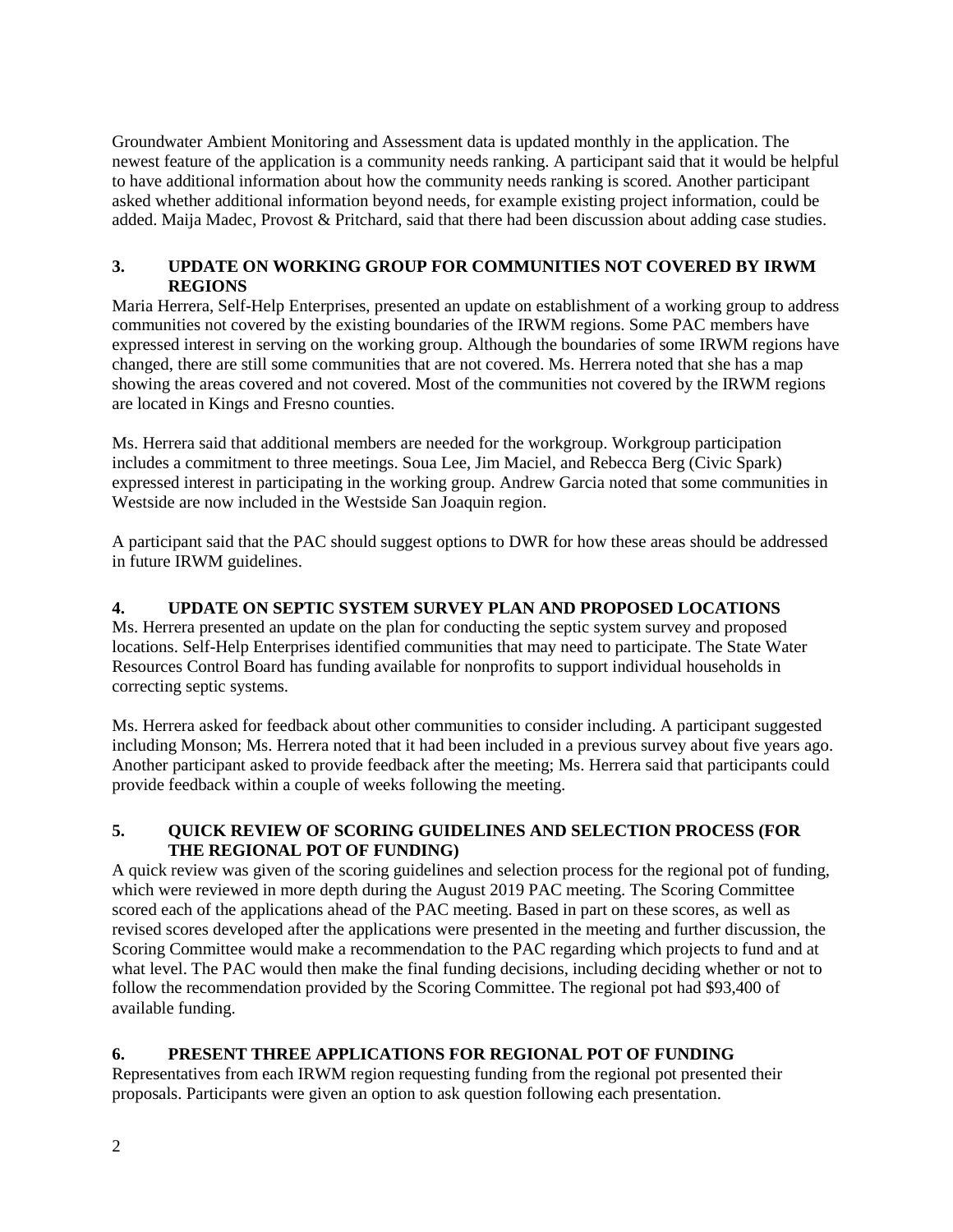Ms. Lee, along with Michael Prado, Sr., and Michael Prado, Jr., presented the following proposal.

- Sultana Community Services District (CSD) Sultana and Monson Storm Water Project
	- o Project cost of \$250,000 (project is scalable; minimum request \$72,600).

Ms. Madec presented the following proposal.

- Pixley Public Utility District Water Main Extension
	- o Project cost of \$129,100. The proposal was previously considered but listed only the total project amount and had not listed a minimum request amount; the updated proposal included a minimum request of \$73,000.

Ms. Madec presented the following proposal.

- Lebec County Water District Phillips Pressure Zone Expansion
	- o Project cost of \$32,000.

A participant asked how the minimum requests were determined. The minimums were taken from each proposal, which split out the tasks and present minimum request amounts if applicable.

#### **7. REVIEW AND DECIDE ON APPLICATIONS FOR PROJECT DEVELOPMENT ACTIVITIES – REGIONAL POT**

The Scoring Committee and then the full PAC discussed the three applications. They discussed whether there was additional money available in the IRWM-specific pots that could be moved into the regional (competitive) pot. The remaining funding included \$100 in Poso IRWM, \$12,000 in Kern IRWM, and \$85,000 in Southern Sierra. Adding these amounts to the existing regional pot funding would bring it to a total of \$190,500. However, there is a possibility that the money might be used within the individual IRWM's and therefore not be moved to the regional pot.

Two outstanding questions remained following the discussion. One is whether Caltrans approval for the Pixley project may be an issue. The other is whether Southern Sierra and Kern will have additional projects by January 2020.

The Scoring Committee recommended funding allocation Option 2, allocating the \$93,400 currently in the regional pot to the Pixley and Sultana projects, with \$24,000 to Pixley and the remaining funding to Sultana. The Scoring Committee also recommended that if additional funding becomes available in January from the IRWM-specific pots, the PAC should consider allocating it to the Sultana project.

After further discussion, the PAC made the following funding decision.

*PAC Action: Andrew Garcia moved to approve the Option 2 funding allocation, as well as to set a deadline for IRWM regions to propose projects for their region-specific funding ahead of the January PAC meeting, and for the PAC to consider allocation of any funding remaining in regional pots during its January meeting. Christine Gutierrez seconded the motion.* 

*Ms. Kopell asked for public comments regarding the recommendation; no public comments were made.* 

*Motion passed with all PAC members in favor.*

## **8. REVIEW ANY REMAINING APPLICATIONS FOR PROJECT DEVELOPMENT ACTIVITIES FROM INDIVIDUAL IRWM FUNDING POTS**

Updates were presented about applications for the individual IRWM funding pots. No new projects were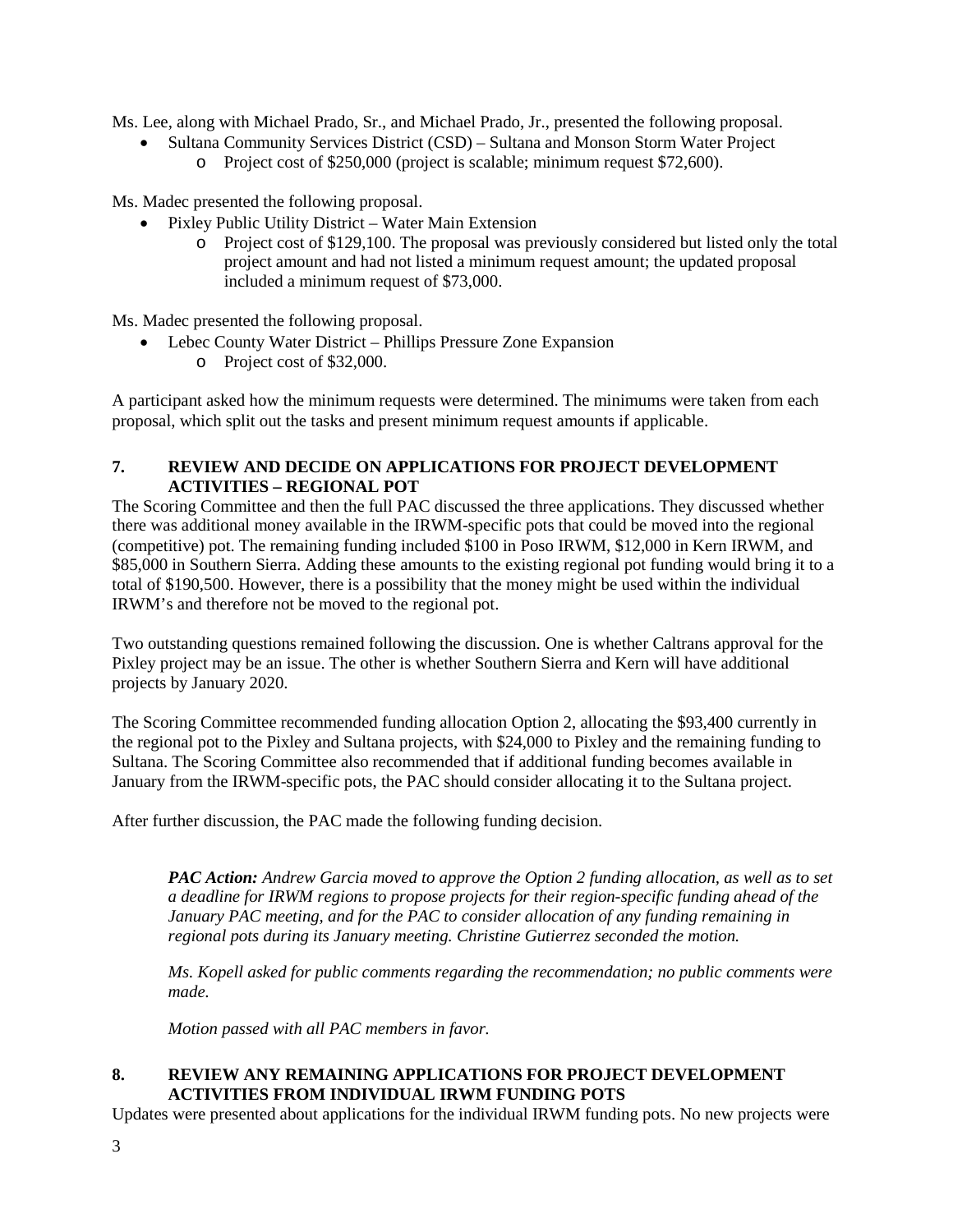presented.

Denise England presented an update on three projects from the Tule River Tribe, in the Southern Sierra region. The Tribe originally submitted three separate projects, all of which were funded, with \$30,000 for meadow restoration, \$35,000 for rehabilitation of Painted Rock Dam, and \$35,000 for an emergency raw water storage tank and associated raw water piping. The Tribe subsequently received federal funding to move forward on construction for these projects. Therefore, they have updated their request to consolidate the funding from those three projects into a single \$100,000 project to carry out a California Environmental Quality Act (CEQA)-National Environmental Policy Act (NEPA) process.

*PAC Action: Bobby Kamansky moved to approve the change. Jim Maciel seconded the motion.* 

*Ms. Kopell asked for public comments regarding the recommendation; no public comments were made.* 

*Motion passed with all PAC members in favor.*

Mr. Kamansky presented an update on the Sierra Resource Conservation District project for the Southern Sierra region. The application update reallocates \$65,000 to support a well study. This change did not require PAC action.

Ms. Lee presented an update on the East Orosi CSD project for the Kings Basin region. The application update reallocates part of the budget to acquire a test well site, as well as some project administration to support this acquisition. This change did not require PAC action.

#### **9. REVIEW OF MEETING SUMMARY FROM AUGUST 15TH PAC MEETING**

Ms. Kopell asked for comments regarding the summary of the August 15, 2019, PAC meeting. No comments were made.

*PAC Action: Mr. Maciel moved to approve the August 15, 2019, PAC meeting summary. Mr. Kamansky seconded the motion.* 

*Ms. Kopell asked for public comments regarding the recommendation; no public comments were made.* 

*All PAC members were in favor.*

#### **10. NEXT STEPS AND CLOSING**

The next PAC meeting was scheduled for January 16, 2020. A deadline was set for any remaining IRWM-specific project applications to be sent to the project team by 5:00 p.m. on December 13, 2019.

The meeting was adjourned.

The next PAC meeting will be held: January 16, 2020 9:00 a.m. – 12:00 p.m. Provost & Pritchard 130 N Garden Street Visalia, CA 93291